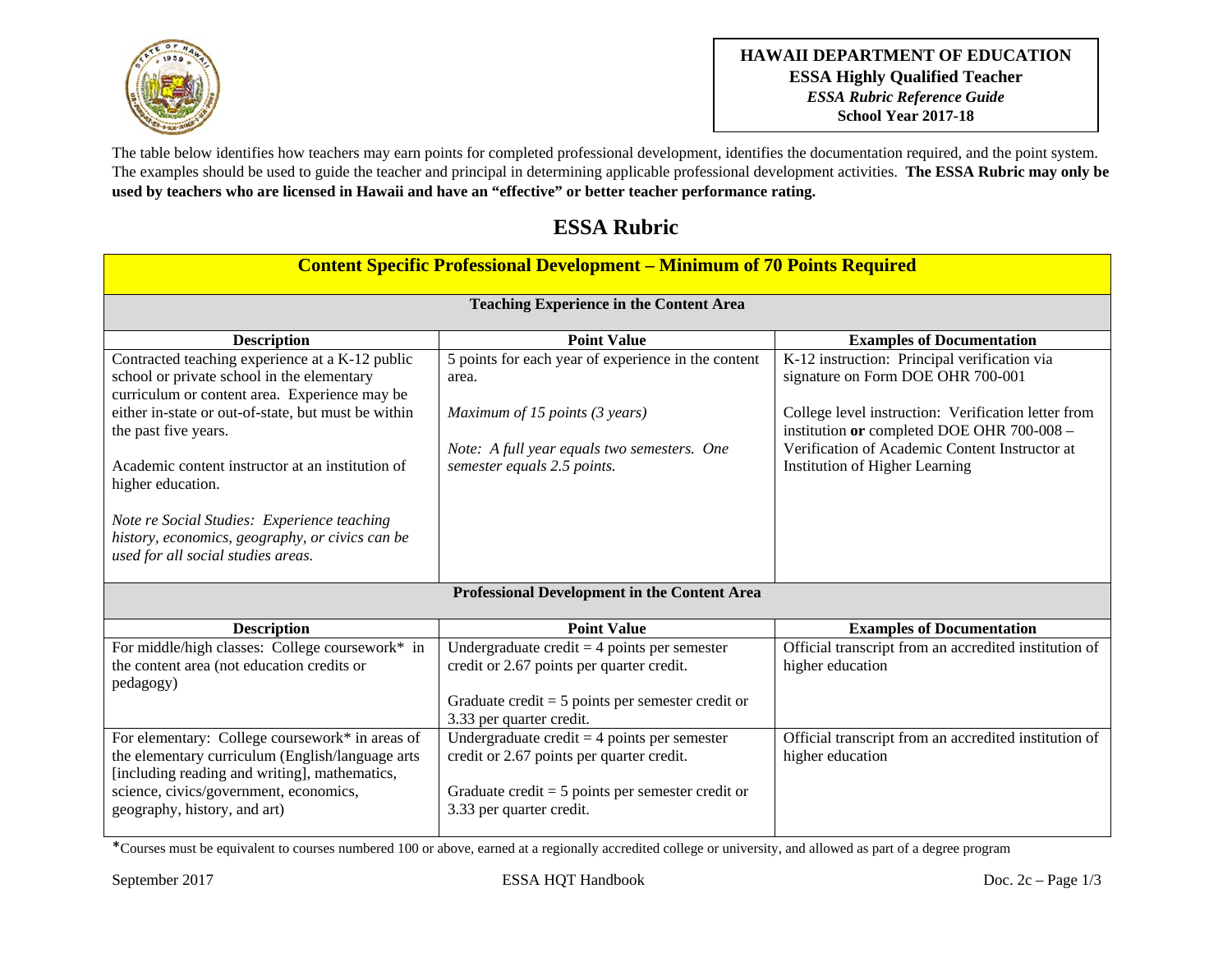| <b>Description</b>                                                                                                                                                                                                           | <b>Point Value</b>                                                                                                                                                                                                | <b>Examples of Documentation</b>                                                              |  |  |
|------------------------------------------------------------------------------------------------------------------------------------------------------------------------------------------------------------------------------|-------------------------------------------------------------------------------------------------------------------------------------------------------------------------------------------------------------------|-----------------------------------------------------------------------------------------------|--|--|
| Completed college course numbered below the<br>equivalent of 100 in the content area                                                                                                                                         | 5 points per course<br>Maximum of 10 points                                                                                                                                                                       | Official transcript from an accredited institution of<br>higher education                     |  |  |
| Completed qualifying professional development<br>course designated by DOE as HQT eligible<br>through $PDE3$                                                                                                                  | 3 credits x 2 points (not to exceed 6 HQ points per<br>course)<br>Beginning 7/1/2017, HOUSSE points will no<br>longer be accepted; points will be awarded using<br>the calculation above.<br>Maximum of 36 points | Completion of courses verified on PDE <sup>3</sup> transcript                                 |  |  |
| Attended workshops, in-services, and national<br>conferences in the content area (example:<br>PRAXIS preparation workshop).<br>Each event must be the equivalent of one day;<br>anything less than one day will be prorated. | 5 points per event<br>Maximum of 10 points                                                                                                                                                                        | Course description or agenda and certificate of<br>completion or other evidence of attendance |  |  |
| Awards, Presentations, Publications in the Content Area<br>(maximum 10 points allowed)                                                                                                                                       |                                                                                                                                                                                                                   |                                                                                               |  |  |
| <b>Description</b>                                                                                                                                                                                                           | <b>Point Value</b>                                                                                                                                                                                                | <b>Examples of Documentation</b>                                                              |  |  |
| National and state teacher award                                                                                                                                                                                             | 5 points                                                                                                                                                                                                          | Copy of official documentation indicating award                                               |  |  |
| Content presenter at a district, complex, state, or<br>national level conference                                                                                                                                             | 5 points                                                                                                                                                                                                          | Copy of program or agenda                                                                     |  |  |
| Grant recipient for activities in the content area                                                                                                                                                                           | 5 points                                                                                                                                                                                                          | Copy of grant letter                                                                          |  |  |
| Content area presenter at local in-service or<br>workshop                                                                                                                                                                    | 5 points                                                                                                                                                                                                          | Copy of program or agenda                                                                     |  |  |
| Content article published in regional, state, or<br>national journal                                                                                                                                                         | 5 points                                                                                                                                                                                                          | Copy of published article                                                                     |  |  |
| Passing score on standardized content exam (e.g.<br>GRE subject exam or content exam required in<br>another state for licensure)                                                                                             | 5 points; exam must have been taken within the<br>last 5 years                                                                                                                                                    | Copy of score report                                                                          |  |  |